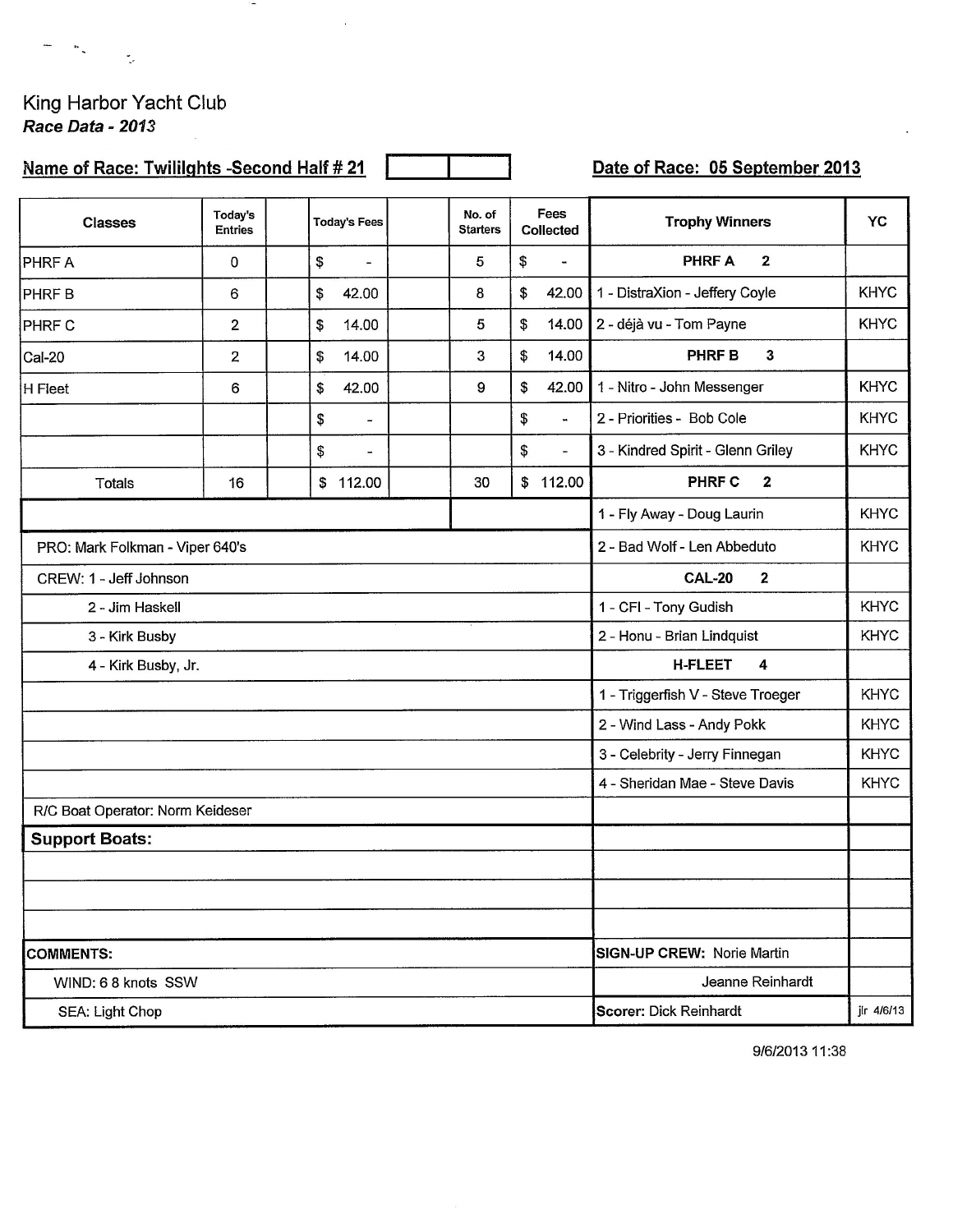## **2013 KHYC TWILIGHTS #21**

Race Date: 5 Sep 2013

Wind Speed: 6-8 kn

## PRO:Mark Folkman

|               | Div<br><u>Rank</u> | OvAll          | Rank Sail No. | <b>Boat Name</b>                   | <b>Owner / Skipper</b>      | <b>Rating</b>  | Finish<br><b>Time</b> | <b>Elapsed</b><br><b>Time</b> | <b>Corrected</b><br><b>Time</b> | <b>Boat Type</b> | Club        |
|---------------|--------------------|----------------|---------------|------------------------------------|-----------------------------|----------------|-----------------------|-------------------------------|---------------------------------|------------------|-------------|
| <b>PHRF-A</b> |                    |                |               | Time on Time / Start Time 18:20:00 |                             |                |                       |                               |                                 |                  |             |
|               |                    | 10             | 4417          | Distraxion $(*)$                   | Jeffery Coyle               | 36             | 18:56:33              | 00:36:33                      | 00:40:33                        | Xp44             | <b>KHYC</b> |
|               | $\mathbf{2}$       | 11             | 35008         | Deja Vu (*)                        | Tom Payne                   | 42             | 18:57:00              | 00:37:00                      | 00:40:38                        | D35              | <b>RBYC</b> |
|               | 3                  | 12             | 37            | Far Niente (*)                     | Mick Shlens                 | $\overline{0}$ | 18:54:30              | 00:34:30                      | 00:40:46                        | Far40-2          | <b>KHYC</b> |
|               | 4                  | 13             | 15            | Huckleberry $2$ (*)                | Jim Murrell                 | 54             | 18:58:00              | 00:38:00                      | 00:40:54                        | Farr 30          | <b>KHYC</b> |
|               | 5                  | 18             | 7311          | JATO $(*)$                         | Bill Webster/ Mike Moorhead | 36             | 18:58:39              | 00:38:39                      | 00:42:52                        | J 111            | <b>KHYC</b> |
| <b>PHRF-B</b> |                    |                |               | Time on Time / Start Time 18:25:00 |                             |                |                       |                               |                                 |                  |             |
|               |                    | 9              | 97626         | Nitro                              | John Messenger              | 84             | 19:04:07              | 00:39:07                      | 00:40:06                        | J 33             | <b>KHYC</b> |
|               | $\mathbf{2}$       | 14             | 87309         | Priorities $(*)$                   | Bob Cole                    | 99             | 19:06:38              | 00:41:38                      | 00:41:42                        | Olson 30         | <b>KHYC</b> |
|               | 3                  | 15             | 173           | Kindred Spirit                     | Glenn Griley                | 111            | 19:07:56              | 00:42:56                      | 00:42:13                        | Viper 640        | <b>KHYC</b> |
|               | 4                  | 16             | 149           | Plane Crazy                        | Larry Scarbrough            | 111            | 19:07:57              | 00:42:57                      | 00:42:14                        | Viper 640        | <b>KHYC</b> |
|               | 5                  | 17             | 42757         | Tigger $(*)$                       | Fred & Suzanne Cottrell     | 84             | 19:06:13              | 00:41:13                      | 00:42:15                        | J 33             | <b>KHYC</b> |
|               | 6                  | 19             | 46575         | Calais                             | Jerry Hunter                | 81             | 19:06:39              | 00:41:39                      | 00:42:54                        | Dencho 33        | <b>KHYC</b> |
|               |                    | 20             | 87027         | <b>Flying Dutchman</b>             | Rudy Van K./ Jason Herring  | 93             | 19:07:52              | 00:42:52                      | 00:43:20                        | Hobie 33         | <b>KHYC</b> |
|               | 8                  | 21             | 54            |                                    | Charlie Bielecki            | 96             | 19:08:18              | 00:43:18                      | 00:43:34                        | Melges 24        | <b>KHYC</b> |
| PHRF-C        |                    |                |               | Time on Time / Start Time 18:30:00 |                             |                |                       |                               |                                 |                  |             |
|               |                    | 3              | 97947         | Fly Away                           | Doug Laurin                 | 150            | 18:56:28              | 00:26:28                      | 00:24:35                        | Martin 242       | <b>KHYC</b> |
|               | $\mathbf{2}$       | $\overline{4}$ | 97321         | Bad Wolf $(*)$                     | Len Abbeduto                | 150            | 18:58:35              | 00:28:35                      | 00:26:33                        | Martin 242       | <b>KHYC</b> |
|               | 3                  | 5              | 207           | SailS Coll (*)                     | Julie Coll/ Nancy Roe       | 150            | 19:00:08              | 00:30:08                      | 00:27:59                        | Martin 242       | <b>KHYC</b> |
|               | 4                  | 6              | 28124         | No Way $!$ (*)                     | Don Souther                 | 138            | 19:00:09              | 00:30:09                      | 00:28:29                        | $B-25$           | <b>KHYC</b> |
|               | 5                  | 8              | 500           | Allie Bo Ballie                    | Dave Smith/ Allie Tsai      | 225            | 19:11:44              | 00:41:44                      | 00:35:00                        | Santana 20       | Hawaii Y    |